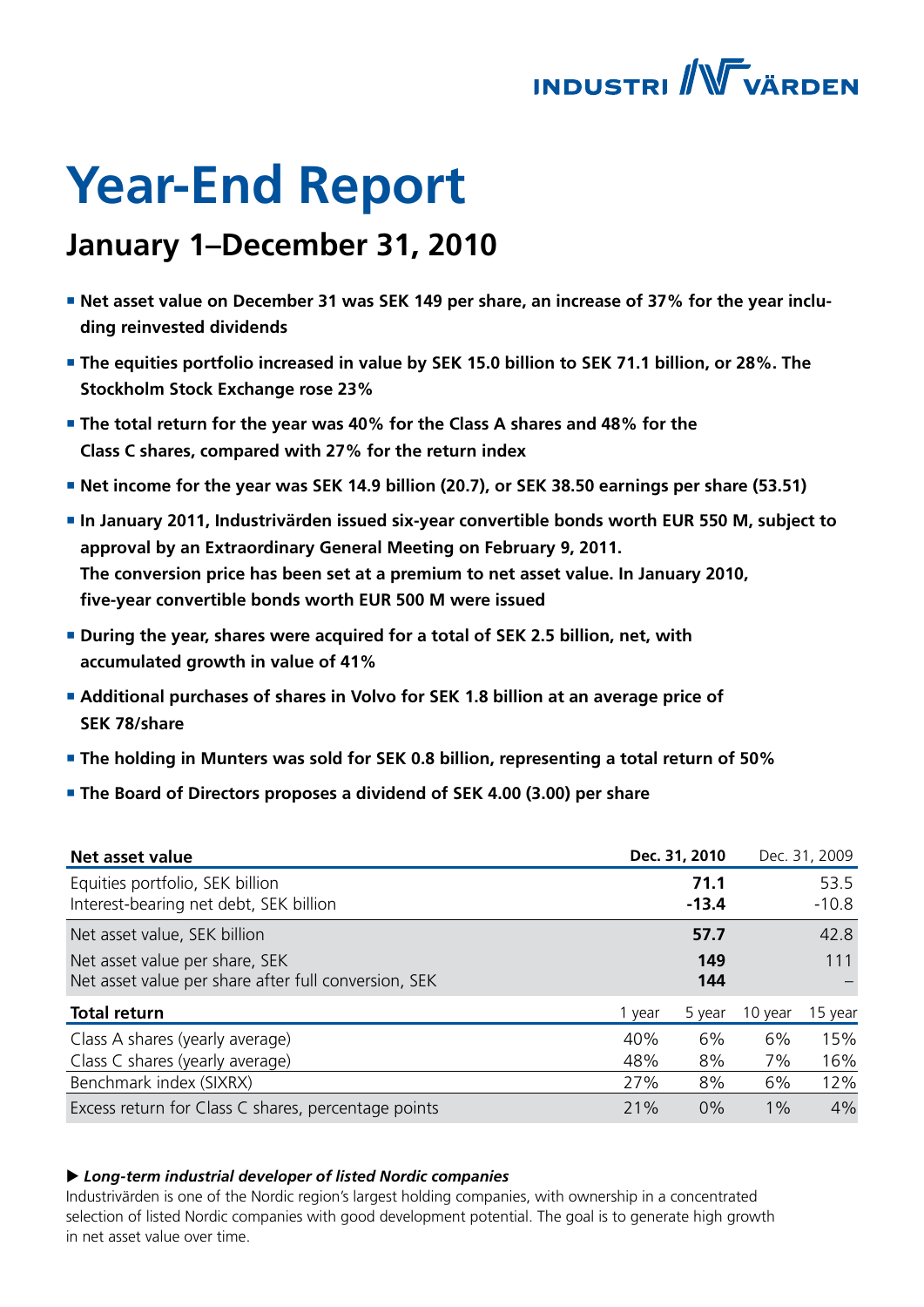## **Strong performance in 2010**

As 2010 progressed it became increasingly apparent that the world economy was recovering at a pace that few had expected during the turbulent 2009. During the year it also became clear that growth was being driven by the so-called BRIC countries, headed by China. The traditional engines of growth, such as the U.S. and Europe, continue to struggle with large public deficits and unemployment. It now appears that growth is getting under way even in these regions. So there is reason to take a positive view of the current development, despite the lingering effects of the euro crisis caused by problems with weak government finances and a fragile banking system, primarily in southern Europe. The global economy is still being stimulated by historically low interest rates from central banks. This, together with sharply higher commodities prices, is increasing the risk for inflation. At the same time, unemployment is high in large parts of the Western world, which suggests that we won't be seeing the high level of inflation and interest rates that we experienced during the 1970s. The situation today is different than for two years ago, and there is reason to view 2011 with optimism, even though e.g. current developments in north Africa are creating uncertainty.

As for Industrivärden, we have a strong position for the future. Our portfolio companies are active primarily in industrial and infrastructure products, which are key areas associated with rapidly growing prosperity in emerging countries. They have leading positions in their business areas, global coverage and a large and growing presence in growth regions around the world.

In January 2011, like in 2010, we took advantage of strong market conditions to issue convertible bonds at favorable terms. The principal amount is approximately SEK 5 billion, or EUR 550 M, and the term is six years with a coupon of 1.875%. The price was set at a premium of 35%, corresponding to a conversion price of SEK 162 per share. With net asset value of SEK 151 per share at the time of the issue, this represents a premium of 7% to underlying net asset value, or 12% after full conversion of the first bond issue.

The first convertible bonds were issued in January 2010 for approximately SEK 5 billion, or EUR 500 M, with a five-year term and a coupon of 2.5%. The conversion price was set at SEK 115.50 per share, or at a premium of 37.5% to the share price, which was level with net asset value at the time of the issue.

Through the two convertible bond issues we have obtained favorable debt financing at low interest rates. Moreover, if Industrivärden achieves favorable growth in value, it means the company will carry out two issues of equity at a par with or above net asset value. Naturally, this is an attractive opportunity for Industrivärden's shareholders, since the discount to net asset value makes it difficult to raise new capital by issuing new equity. Through these two bond issues we have been able to substantially increase our financial flexibility. The share dilution (number of shares) upon full conversion of the bonds is 11% and 8%, respectively. The financial dilution is limited, however.

Thus far we have invested SEK 3 billion of the SEK 5 billion from the first issue, generating growth in value of about 40%, compared with index growth of 23%. As earlier, we see great opportunities to manage the additional capital in a manner that creates value for the shareholders.

2010 was a good year for Industrivärden's shareholders. Net asset value including dividends rose 37% to SEK 149 per share. The Class A and Class C shares generated total returns of 40% and 48%, respectively, compared with 27% for the Stockholm stock exchanges return index. This can be credited to the favorable performance of our portfolio companies, good investments during the year and financial leverage.

In 2010 we purchased additional shares in Volvo for SEK 1.8 billion. This included the purchase of 12.5 million shares for SEK 64 per share through exercise of a total return swap that we entered into in autumn 2009. Today we have an average cost of SEK 89 per share for our holding in Volvo, which translates to growth in value of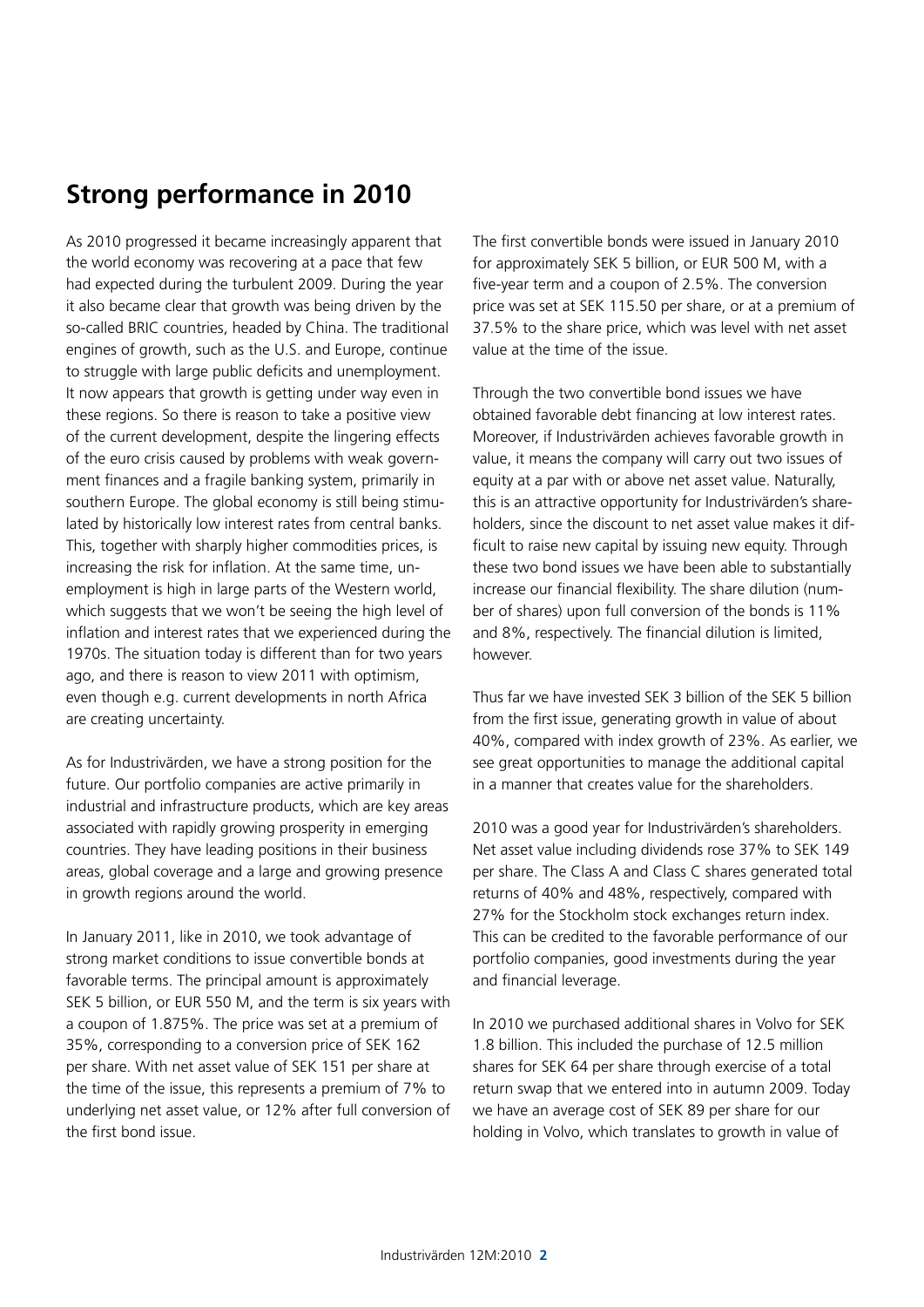approximately SEK 1.8 billion. We believe that Volvo has very favorable development prospects, to the benefit of the shareholders.

In November 2010 we sold our holding in Munters for approximately SEK 850 M. Munters has not developed at the pace we had anticipated when we took a position in the company seven years ago. We actively contributed to restructuring measures and the divestment of the service business (MCS), which opened up for a bid for the company. In the end, Nordic Capital acquired Munters for SEK 77 per share, corresponding to a premium of 47% over the stock's value before the bid process began in November. The total return from our investment in Munters is 50%.

In 2010 our short-term trading generated a profit of SEK 114 M (100) and again covered our total management costs. We have now earned more than SEK 900 M from this operation since its start in 2003.

The proposed dividend of SEK 4.00 (3.00) per share represents a dividend yield of 3.3% for the Class A shares and 3.4% for the Class C shares, which again is expected to represent a dividend yield that exceeds the average for the Stockholm Stock Exchange.

With a portfolio of successful companies, value-creating active ownership and substantial financial strength, Industrivärden is well poised to continue creating competitive value for its shareholders.

Anders Nyrén *President and CEO*

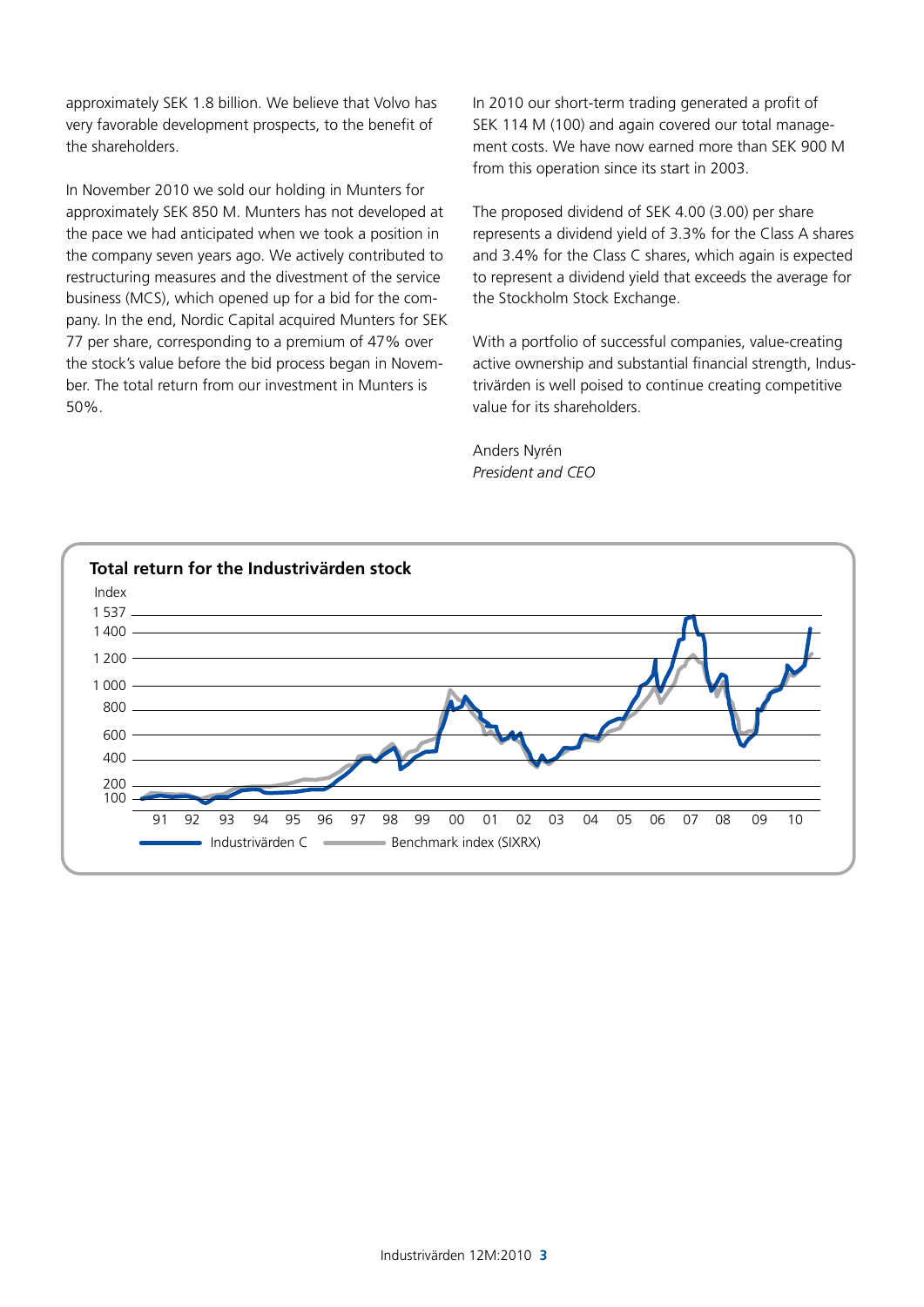#### **Net asset value**

Net asset value on December 31, 2010, was SEK 57.7 billion, an increase of SEK 14.9 billion for the year. Net asset value per share increased by SEK 38 to SEK 149, or 37% including reinvested dividends. During the same period, the total return index (SIXRX) rose 27%. The substantial excess return is mainly attributable to strong share price development for the portfolio companies, investments

with favorable excess returns during the year and financial leverage in the growth in value.

### *Equities portfolio*

The value of the equities portfolio grew by SEK 15.0 billion in 2010, or 28%, to SEK 71.1 billion. The total return for the portfolio during the same period was 31%, which was 4 percentage points higher than the total return index (SIXRX).

|                                         |               | December 31, 2010    |          |                |              |                | December 31, 2009 |                |
|-----------------------------------------|---------------|----------------------|----------|----------------|--------------|----------------|-------------------|----------------|
| <b>Portfolio</b>                        |               | Ownership in company |          | Share of port- | Market value |                | Market value      |                |
| companies                               | No. of shares | Capital. %           | Votes. % | folio value. % | SEK M        | SEK/share      | SEK M             | SEK/share      |
| Sandvik                                 | 138,443,752   | 11.7                 | 11.7     | 25             | 18,150       | 47             | 11,701            | 30             |
| Handelsbanken A                         | 65,217,930    | 10.5                 | 10.6     | 20             | 14,015       | 36             | 12,896            | 34             |
| Volvo A                                 | 87,646,151    | 4.4                  | 10.7     | 15             | 10,713       | 28             | 4,283             | 11             |
| Volvo B                                 | 5,345,661     |                      |          |                |              |                |                   |                |
| SCA A                                   | 45,100,000    | 10.0                 | 29.5     | 11             | 7,487        | 19             | 6,754             | 18             |
| <b>SCAB</b>                             | 25,700,000    |                      |          |                |              |                |                   |                |
| SSAB A                                  | 56,105,972    | 17.3                 | 22.5     | 9              | 6,347        | 17             | 6,313             | 16             |
| SSAB B                                  | 73,498        |                      |          |                |              |                |                   |                |
| Ericsson A                              | 77,680,600    | 2.4                  | 13.8     | 8              | 5,748        | 15             | 4,984             | 13             |
| Skanska A                               | 15,091,940    | 7.6                  | 27.8     | 6              | 4,280        | 11             | 3,533             | 9              |
| Skanska B                               | 17,019,386    |                      |          |                |              |                |                   |                |
| Indutrade                               | 14,727,800    | 36.8                 | 36.8     | 5              | 3,417        | 9              | 1,992             | 5              |
| Höganäs B                               | 3,550,000     | 10.1                 | 8.1      |                | 934          | $\overline{2}$ | 582               | $\overline{2}$ |
| <b>Equities portfolio</b>               |               |                      |          | 100            | 71,092       | 184            | 53,548            | 139            |
| Interest-bearing net debt               |               |                      |          |                | 13,401       | $-35$          | 10,766            | 28             |
| Net asset value                         |               |                      |          |                | 57,691       | 149            | 42,782            | 111            |
| Debt-equity ratio                       |               |                      |          |                |              | 19%            |                   | 20%            |
| Net asset value after full conversion   |               |                      |          |                |              | 144            |                   |                |
| Debt-equity ratio after full conversion |               |                      |          |                |              | 13%            |                   |                |

Market value pertains to Industrivärden's share of the respective portfolio companies' total market capitalization.

#### *Net debt*

Interest-bearing net debt totaled SEK 13.4 billion at December 31, 2010. The debt-equity ratio was 18.9%, and the equity ratio was 79% (79%). After full conversion of outstanding convertible loan, corresponding to SEK 4.2 billion, the debt-equity ratio amounts to 13.0%.

The convertible loan is hedged, entailing that translation effects do not affect net asset value.

At year-end, interest-bearing liabilities had an average, fixed interest term of approximately 4 years and carried an average interest rate of 3.8%.

### **Convertible bond issues**

In January 2010 Industrivärden issued five-year convertible bonds worth EUR 500 M. The conversion price is SEK 115.50/share at a fixed euro exchange rate of SEK 10.2258, and the annual coupon is 2.5%.

In January 2011 Industrivärden issued six-year convertible bonds worth EUR 550 M. The issue, which was oversubscribed, is subject to approval by an Extraordinary General Meeting on February 9, 2011. The conversion price is SEK 162.00/share at a fixed euro exchange rate of SEK 8.8803, representing a premium at the time of issue of 7% over net asset value and an annual coupon of 1.875%. The stock dilution is limited and corresponds upon full conversion to approximately 8% of the capital and 1% of the votes.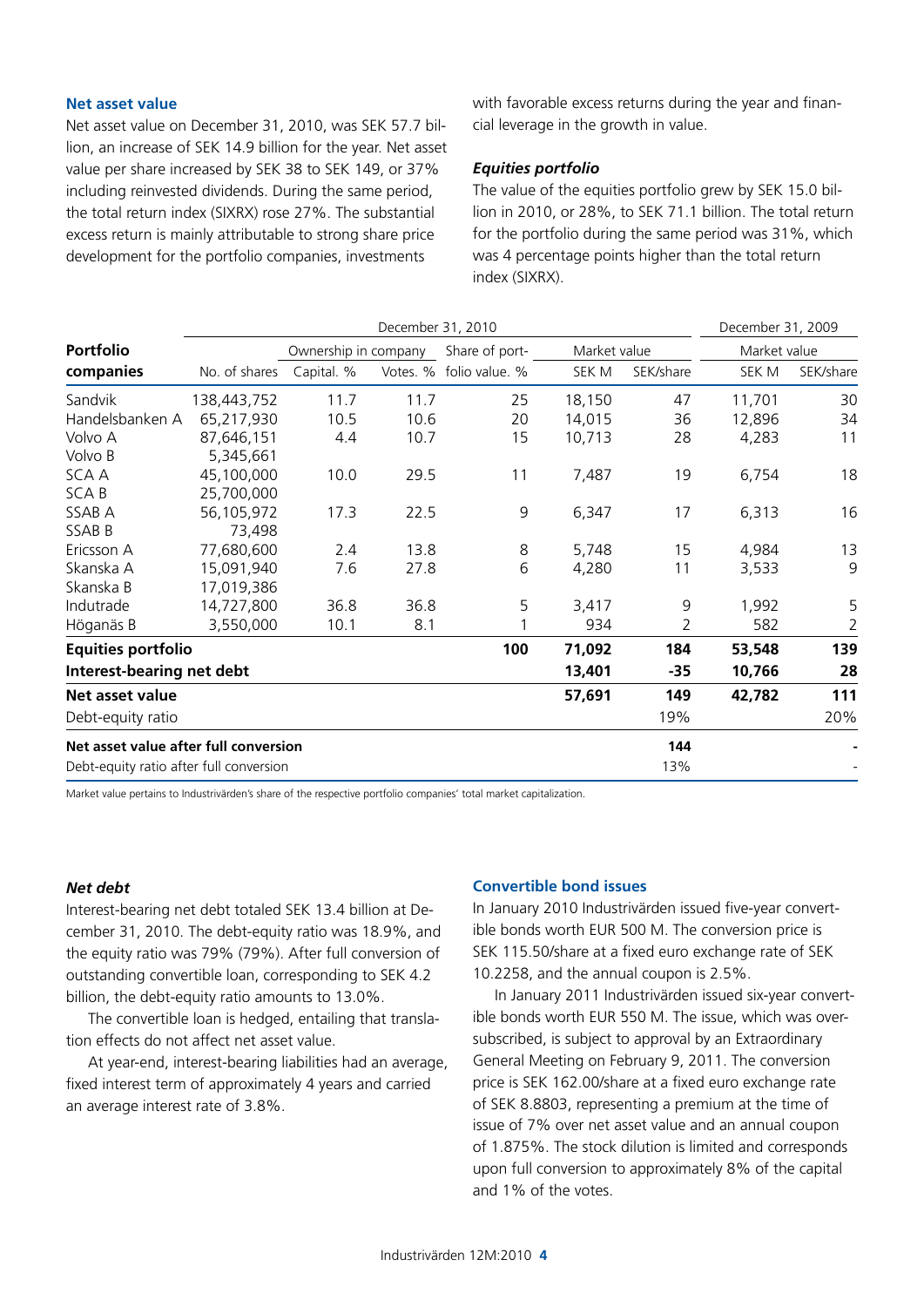### **Return and equity transactions** *Total return*

### Industrivärden's ownership has contributed to competitive growth in value for the portfolio companies and Industrivärden's stock has been a good long-term investment that has delivered a higher total return than the return index.

In 2010 the shareholdings in Volvo, Indutrade, Munters, Höganäs and Sandvik generated a higher return than the return index. On the whole, the total return for the equities portfolio was 31%, which was 4 percentage points higher than the return index.

During the last five-year period, Indutrade, Sandvik, Volvo and Höganäs generated higher returns than the return index, while Handelsbanken, Skanska, and SSAB were level with the index.

For the ten-year period, all of the portfolio companies except Ericsson delivered total returns in excess of the return index.

The total return for Industrivärden's stock for various time periods is shown in a table on the first page.

|                            | Total return<br>2010 |      | Average annual<br>total return, % |           |
|----------------------------|----------------------|------|-----------------------------------|-----------|
| <b>Portfolio companies</b> | SEK billion          | $\%$ | Five years                        | Ten years |
| Volvo                      | 4.7                  | 89   | 15                                | 19        |
| Indutrade                  | 1.5                  | 77   | 25                                |           |
| <b>Munters</b>             | 0.4                  | 69   | 4                                 | 6         |
| Höganäs                    | 0.4                  | 63   | 15                                | 11        |
| Sandvik                    | 6.4                  | 53   | 16                                | 16        |
| Ericsson                   | 0.8                  | 17   | -9                                | $-14$     |
| Skanska                    | 0.6                  | 15   | 8                                 | 8         |
| <b>SCA</b>                 | 1.0                  | 15   | 5                                 | 8         |
| Handelsbanken              | 1.2                  | 9    | 7                                 | 7         |
| SSAB                       | $-0.5$               | $-7$ | 8                                 | 20        |
| <b>Equities portfolio</b>  | 16.5                 | 31   |                                   |           |
| Index (SIXRX)              |                      | 27   | 8                                 | 6         |
| Industrivärden C           |                      | 48   | 8                                 | 7         |

The total return in SEK billion pertains to the change in value during the period including dividend income for the respective portfolio companies. Indutrade was listed in October 2005.

### *Equity transactions*

In 2010, stocks were purchased for SEK 5,644 M and sold for SEK 3,097 M. Large net purchases were in Volvo, for SEK 1,770 M; SSAB, for SEK 540 M, Handelsbanken, for SEK 428 M, Skanska, for SEK 363 M, and Sandvik, for SEK 232 M.

### *Upweighting in Volvo*

During the year, additional purchases were made of shares in Volvo, for SEK 1,770 M, corresponding to 2.2% of the votes and an average purchase price of SEK 78/ share. Some of the shares were acquired through a total return swap, which generated a profit of SEK 257 M.

### *Divestment of Munters*

In November Industrivärden sold its holding of 14.6% of the shares in Munters to Nordic Capital for SEK 843 M.

Industrivärden's total return amounted to slightly more than 50% during the time of the holding. Industrivärden actively contributed to restructuring measures and the divestment of the service business (MCS), which opened up for a bid for Munters. The bid premium was 47%.

### *Short-term trading and management costs*

For the full year 2010, Industrivärden's short-term trading generated a profit of SEK 114 M (100) and thereby covered the company's management costs, which amounted to SEK -94 M (-86). Management costs was 0.13% of managed assets, which is considerably lower than for most comparable investment alternatives.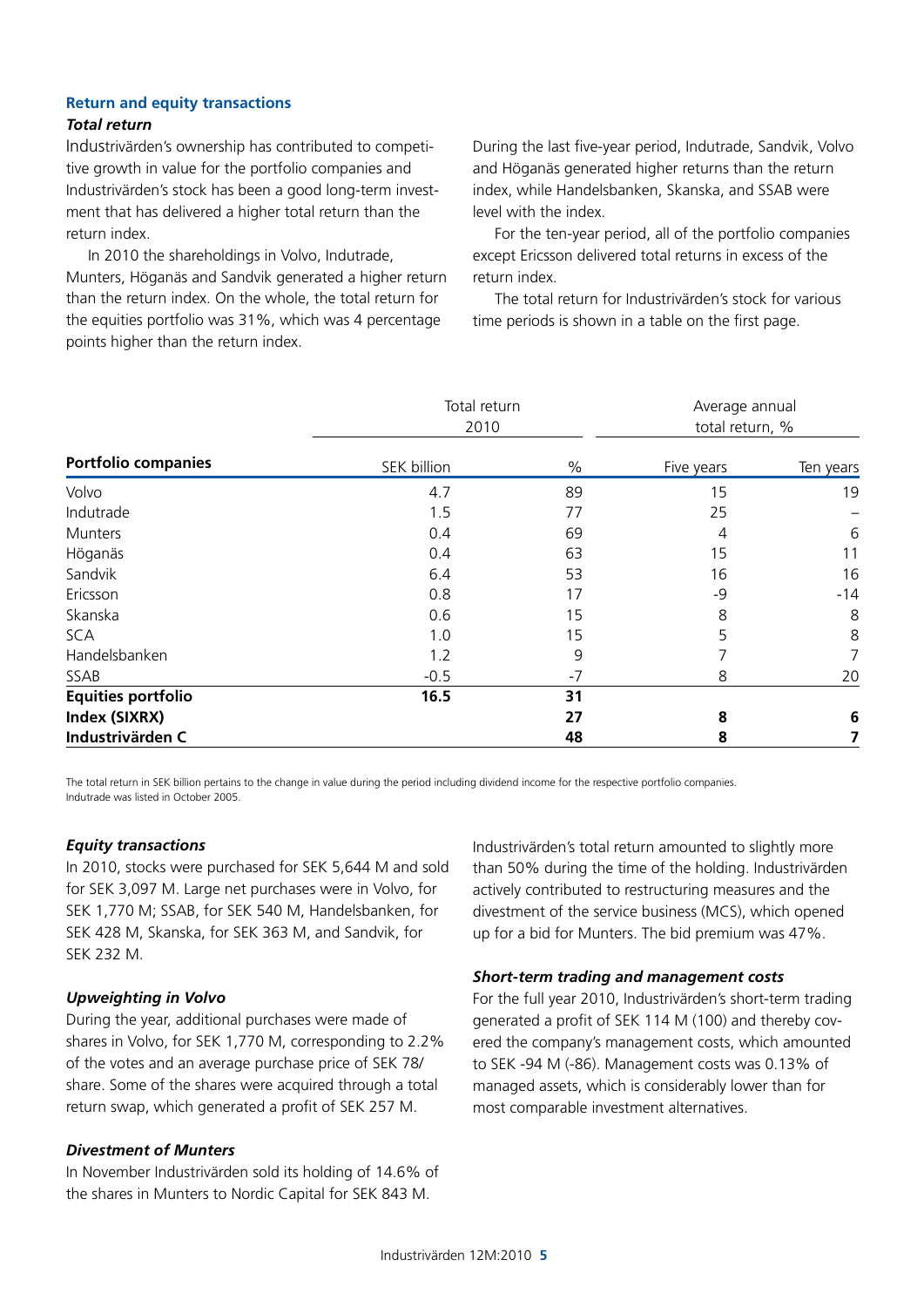### **Active ownership in the portfolio companies**

An active ownership perspective fosters a keen understanding of the portfolio companies' business, operating environment and continuing development. Industrivärden contribute to value creation in the portfolio companies, which increases the value of the assets while lowering the equities risk. Through Industrivärdens influence, work can be conducted in a structured manner based on knowledge and involvement.

### **Ownership focus 2011**

- Ensure adherence to long-term growth plans.
- Evaluate potential growth investments.
- Capital structure.

Following is a general description of Industrivärden's investment cases along with strategic options and activities.

## **SANDVIK**

*Through a niche focus and strong R&D profile, Sandvik has established a world-leading position in materials technology with products primarily for the manufacturing and mining industries.* www.sandvik.com

- Olof Faxander new CEO effective February 1, 2011.
- Consolidation of completed acquisitions.
- Structural program for adapting costs and production capacity to the market situation.

## **Handelsbanken**

*A decentralized branch operation with local customer responsibility contributes to high customer satisfaction and good profitability.* www.handelsbanken.com

- Consistently applied business model.
- Organic growth in home markets in the Nordic countries and the UK.
- Strong financial position and strengthened market position in a turbulent environment.

## **VOLVO**

*Through innovative, customer-adapted product development and high quality, Volvo has a worldleading position in commercial transport solutions.*  www.volvogroup.com

- $\blacksquare$  Strong position with acquisition-driven expansion in Asia, among other markets.
- Strong adaptation of operating costs.
- Recovery of demand in most markets.



*The European leader in hygiene products – with fast-growing brands – and in packaging and forest products. Europe's largest private forest owner.* www.sca.com

- $\blacksquare$  Focus on profitable growth, with strong brands in the hygiene segment.
- $\blacksquare$  Efficiency improvement measures in packaging operations.
- Extensive restructuring of the product portfolio.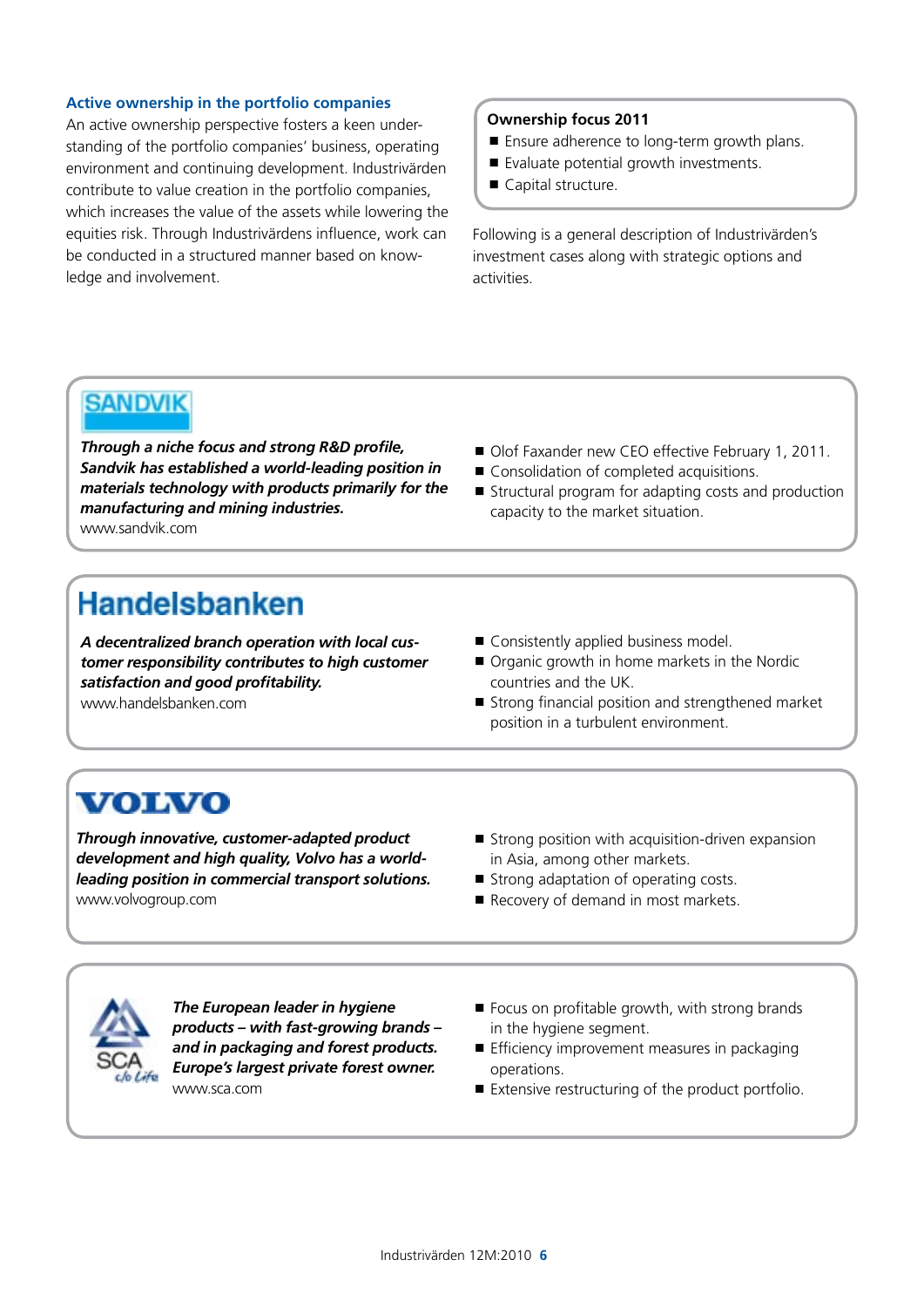# ERICSSON **S**

*The market's largest and most profitable supplier of mobile telecom infrastructure, with a leading position in telecom development.* 

*World-leading position in high strength steel sheet niche creates solid base for growth and* 

www.ericsson.com

**SSAB** 

- Strong position ahead of operators' investments in the next generation of telecom systems (4G).
- Favorable growth for the Services business.
- The acquisition of Nortel's U.S. mobile systems business, together with central customer contracts, makes the company a market leader also in North America.
- Martin Lindqvist new CEO effective February 1, 2011.
- New market-oriented organization.
- The acquisition of IPSCO's North American steel mills and future capacity investments in North America are strengthening SSAB's position as a leading producer of quenched steels and enabling continued global expansion.

# **SKANSKA**

*high profitability.* www.ssab.com

*Unique turnkey know-how in construction combined with a process focus has created a leading construction services company with world-class value-creating project development.*

www.skanska.com

- Ownership stake in the Chilean company Autopista Highway sold for substantial capital gain of approximately SEK 5 billion.
- **Efficient construction operations generate good cash** flows.
- Proven model for value-creating project development

# **/// Indutrade**

*The combination of sales of industrial consumables and good organic growth with a highly refined model for acquisition-based growth has resulted in impressive profitability growth.*

www.indutrade.com

- Establishment in new geographic markets through acquisitions of Meson and Abima, with combined sales of approximately SEK 1 billion.
- Decentralized business model.

## **Höganäs 艷**

*Market leader in growing niche of metal powders, used primarily for component manufacturing in the auto industry.*

- Focus on collaboration with customers for development of new components.
- Acquisition of powders business in the U.S.

www.hoganas.com

Industrivärden 12M:2010 **7**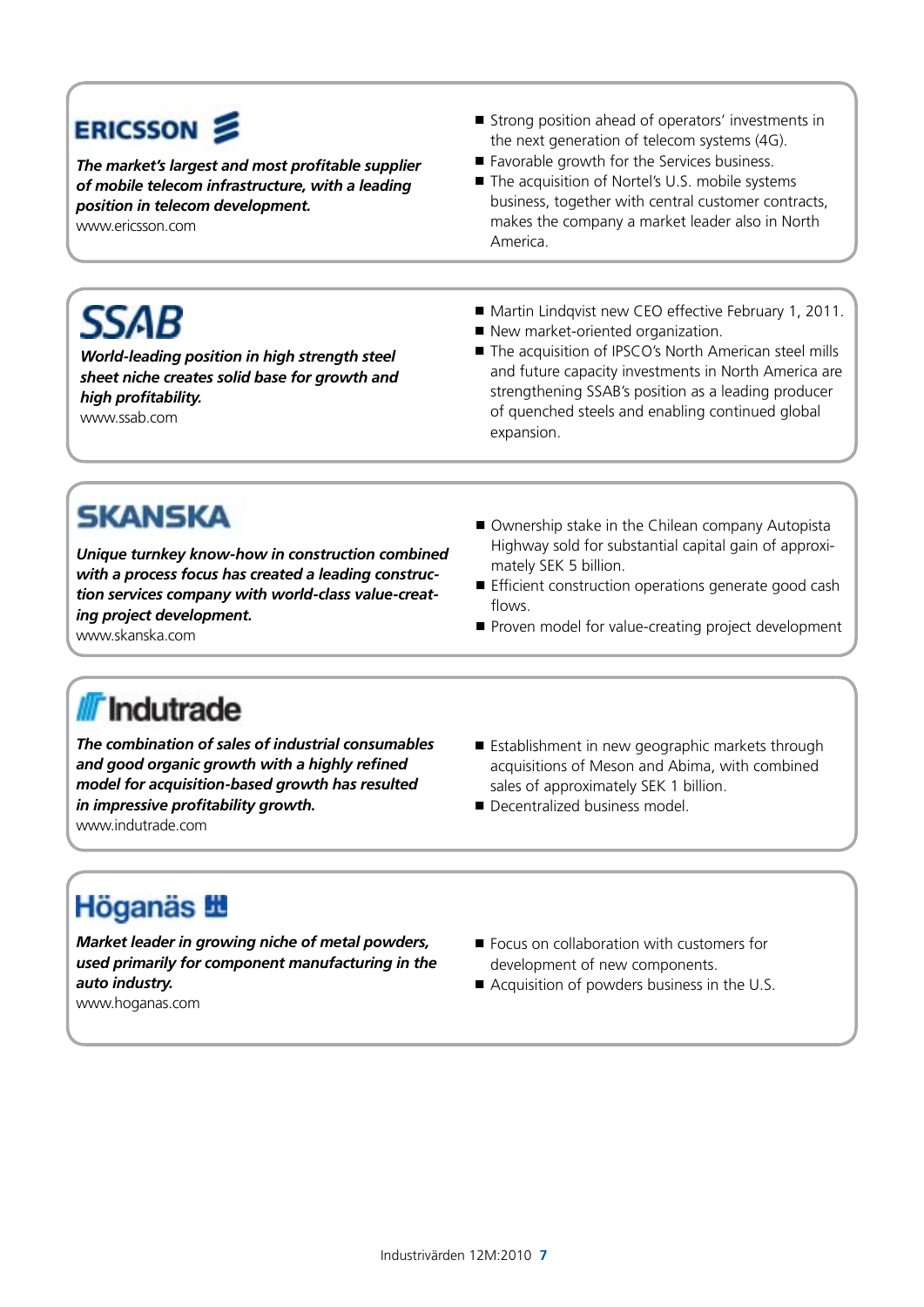## **Other information**

### *Dividend*

The Board of Directors proposes a dividend of SEK 4.00 (3.00) per share and May 10, 2011, as the record date, for a total dividend payout of SEK 1,545 M.

### *Accounting policies*

This year-end report has been prepared in accordance with IAS 34 Interim Financial Reporting. The consolidated financial statements have been prepared in accordance with International Financial Reporting Standards (IFRS) as endorsed by the EU, and the Swedish Annual Accounts Act. The Parent Company's financial statements have been prepared in accordance with RFR 2, Accounting for Legal Entities, and the Swedish Annual Accounts Act. Effective January 1, 2010, the Parent Company also applies the revised IAS 1 Presentation of Financial Statements. This change has affected the Parent Company's accounting retrospectively and entails that income and expenses that were previously reported directly against shareholders' equity are now reported in a separate statement directly after the income statement. The Parent Company also applies a new accounting policy pertaining to the reporting of associate companies, following an amendment to Ch. 4 § 14 b of the Annual Accounts Act. Associated companies are now measured at fair value also by the Parent Company. Other new or revised IFRSs as well as IFRIC interpretations have not had any effect on the Group's or Parent Company's results of operations or financial position.

### *Reporting of convertible loan*

The convertible loan, which was issued in euros, consists of two components: a debt component and an option component. The debt component is measured at amortized cost using the effective interest method, in accordance with IAS 39. This entails that the loan is revalued over its term at nominal value. This revaluation is reported as a change in value in the income statement, while the coupon interest is reported as an interest expense. The option component is reported as a liability, since the currency is different than the functional currency. In accordance with IAS 39, the option is measured on a continuous basis at fair value through profit or loss in "Change in

value of stocks, etc." Transaction costs are allocated over the term of the loan and are included in changes in value in the income statement.

*Reporting of assets and liabilities in foreign currency* Assets and liabilities in foreign currency are subject to translation in accordance with the rules of IAS 21 and are restated at the exchange rate in effect at the end of each reporting period.

### *Risks and uncertainties*

The dominant risk in Industrivärden's business is share price risk, i.e., the risk of a decrease in value caused by changes in share prices.

A 1% change in the share price of the holdings in the equities portfolio as per December 31, 2010, would have affected market value by approximately +/– SEK 700 M.

### *Related party transactions*

No transactions have taken place between Industrivärden and related parties that have materially affected the Company's position or result of operations for the 2010 financial year, except for the receipt of dividend income from associated companies.

Stockholm, February 9, 2011

*CEO Anders Nyrén*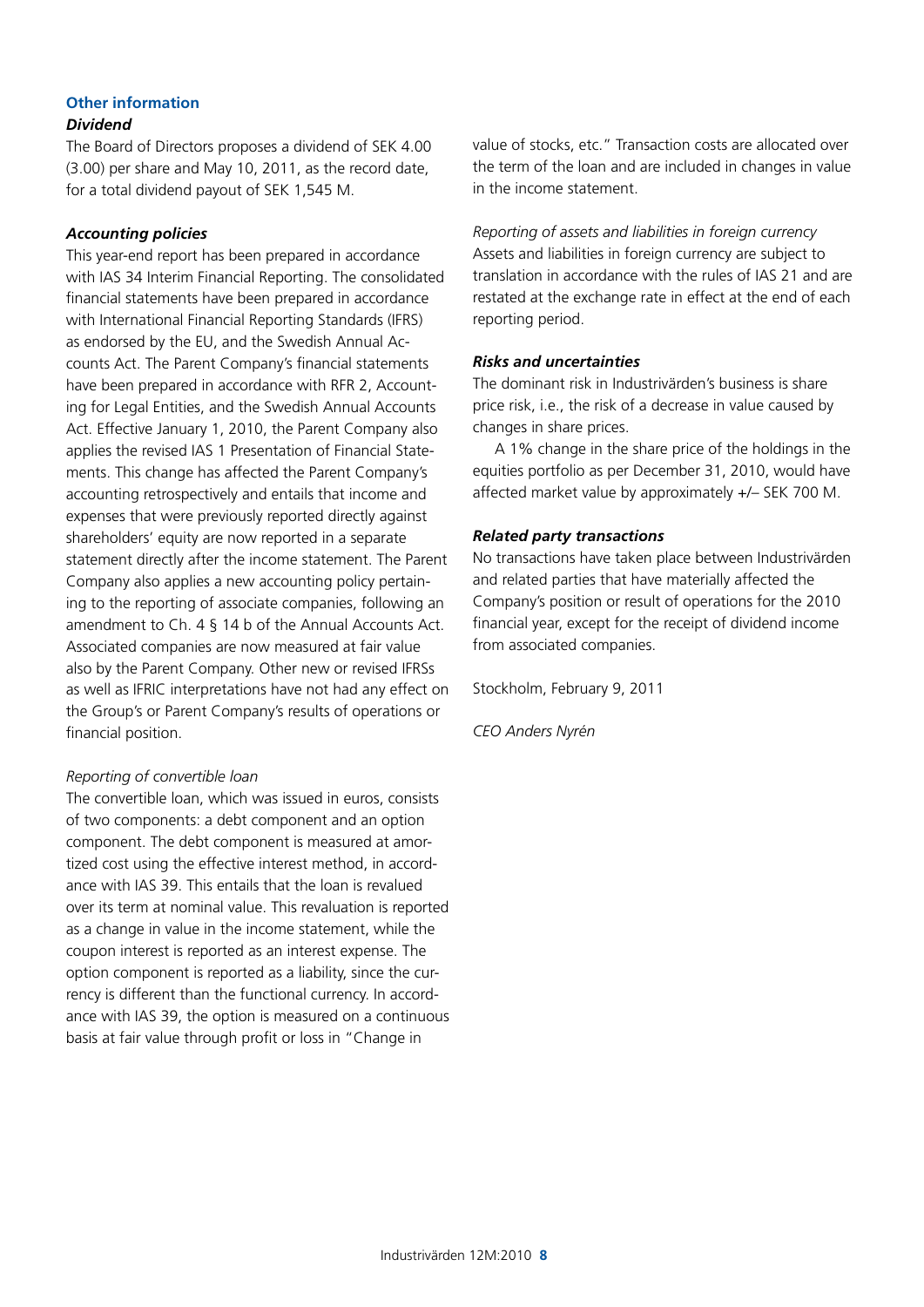### *Auditors' Review Report*

We have reviewed the year-end report for AB Industrivärden (publ) for the period January 1–December 31, 2010. The Board of Directors and President are responsible for the preparation and presentation of this year-end report in accordance with the Annual Accounts Act and IAS 34. Our responsibility is to express a conclusion on this year-end report based on our review.

We conducted our review in accordance with the Swedish Standard for such reviews, SÖG 2410 – Review of Interim Financial Information Performed by the Independent Auditor of the Entity. A review consists of making inquiries, primarily of persons responsible for financial and accounting matters, and applying analytical and other review procedures. A review is substantially less in scope than an audit conducted in accordance with Standards on Auditing in Sweden (RS) and other generally accepted auditing practices. The procedures performed in a review do not enable us to obtain a level of assurance that would make us aware of all significant matters that might be identified in an audit. Therefore, the conclusion expressed based on a review does not give the same level of assurance as a conclusion expressed based on an audit.

Based on our review, nothing has come to our attention that causes us to believe that the year-end report is not prepared, in all material respects, in accordance with the Annual Accounts Act and IAS 34.

Stockholm, February 9, 2011

PricewaterhouseCoopers AB *Anders Lundin Authorized Public Accountant*

### *Further information*

For further information, please visit Industrivärden's website: www.industrivarden.net.

### *Contact information*

Anders Nyrén, President and CEO, tel. +46-8-666 64 00 Sverker Sivall, IRO, tel. +46-8-666 64 19 Carl-Olof By, Executive Vice President, tel. +46-8-666 64 00 Martin Hamner, CFO, tel. +46-8-666 64 00

Industrivärden's complete contact information can be found on page 12.

### *Ticker codes*

INDUC SS in Bloomberg INDUc.ST in Reuters

### *Publication*

The information provided in this year-end report is such that AB Industrivärden (publ) is obligated to publish pursuant to the Securities Market Act and/or the Financial Instruments Trading Act. Submitted for publication at 10:30 a.m. on February 9, 2011.

### *Financial calendar 2011*

Interim report January–March: April 5 Annual General Meeting 2011: May 5, in Stockholm Interim report January–June: July 5 Interim report January–September: October 5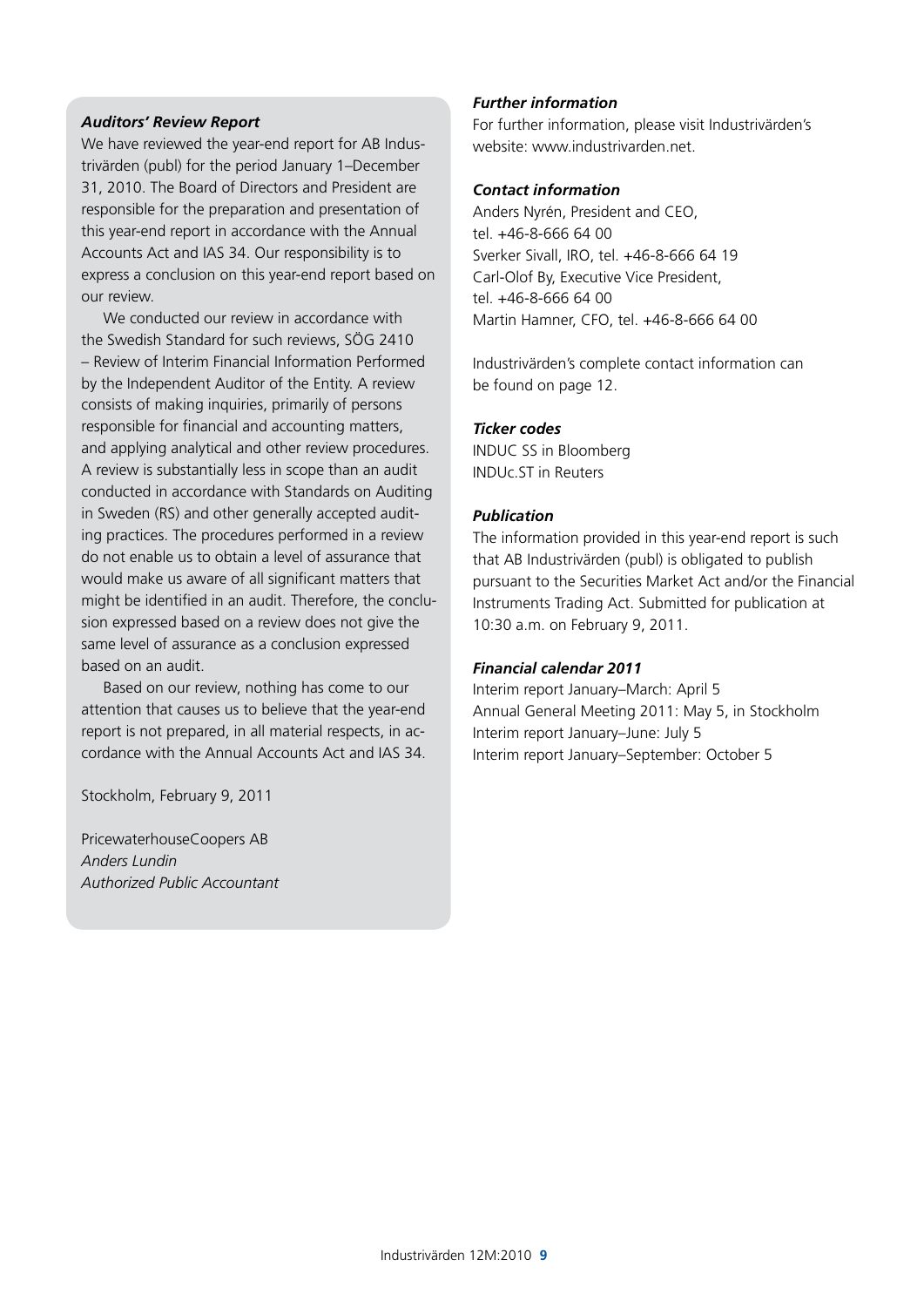### **Industrivärden Group**

|                                                            | 2010      | 2009      | 2010       | 2009        |
|------------------------------------------------------------|-----------|-----------|------------|-------------|
| SEK M                                                      | Oct.-Dec. | Oct.-Dec. | Jan.-Dec.  | Jan.-Dec.   |
| Income statement                                           |           |           |            |             |
| Dividend income from stocks                                | 0         | 0         | 1,379      | 1,871       |
| Change in value of stocks, etc.                            | 6,639     | 3,922     | 13,991     | 19,307      |
| Other income and expenses*                                 | $-10$     | 0         | 22         | 14          |
| Operating income                                           | 6,629     | 3,922     | 15,392     | 21,192      |
| Financial items                                            | $-130$    | $-124$    | $-522$     | $-523$      |
| Income after financial items                               | 6,499     | 3,798     | 14,870     | 20,669      |
| Tax                                                        |           |           |            |             |
| Net income for the period                                  | 6,499     | 3,798     | 14,870     | 20,669      |
| Earnings per share, SEK                                    | 16.82     | 9.83      | 38.50      | 53.51       |
| Earnings per share after full conversion, SEK              | 16.37     |           | 37.11      |             |
| <b>Statement of comprehensive income</b>                   |           |           |            |             |
| Income for the period                                      | 6,499     | 3,798     | 14,870     | 20,669      |
| Change in hedging reserve                                  | 44        | 0         | 72         | 30          |
| Comprehensive income for the period                        | 6,543     | 3,798     | 14,942     | 20,699      |
| <b>Balance sheet</b> as per end of year                    |           |           |            |             |
| Equities                                                   |           |           | 71,092     | 53,548      |
| Other non-current assets                                   |           |           | 207        | 25          |
| Total non-current assets                                   |           |           | 71,299     | 53,573      |
| Short-term equity investments**                            |           |           | 176        | 128         |
| Other current assets                                       |           |           | 72         | 89          |
| Total current assets                                       |           |           | 248        | 217         |
| Total assets                                               |           |           | 71,547     | 53,790      |
| Shareholders' equity                                       |           |           | 56,327     | 42,544      |
| Non-current interest-bearing liabilities                   |           |           | 11,123     | 8,513       |
| Non-current noninterest-bearing liabilities                |           |           | $1,344***$ | 13          |
| Total non-current liabilities                              |           |           | 12,467     | 8,526       |
| Current interest-bearing liabilities                       |           |           | 2,458      | 2,330       |
| Other liabilities                                          |           |           | 295        | 390         |
| Total current liabilities                                  |           |           | 2,753      | 2,720       |
| Total shareholders' equity and liabilities                 |           |           | 71,547     | 53,790      |
| <b>Cash flow</b>                                           |           |           |            |             |
| Cash flow from operating activities                        |           |           | 827        | 1,341       |
| Cash flow from investing activities                        |           |           | $-2,547$   | 440         |
| Cash flow from financing activities****                    |           |           | 1,810      | $-2,877$    |
| Cash flow for the year                                     |           |           | 90         | $-1,096$    |
| Exchange rate difference in cash and cash equivalents***** |           |           | $-90$      |             |
| Cash and cash equivalents at the end of year               |           |           | $\bf{0}$   | $\mathbf 0$ |

\* Including short-term trading and management costs.

\*\* Including Hemtex, for which the change in value is included in short-term trading.

\*\*\* Of which, the option portion of the convertible loan, totaling SEK 1,319 M, which at the time of issue amounted to SEK 383 M.

\*\*\*\* Of which, dividend of SEK 1,159 M paid to the shareholders in 2010 and SEK 1,738 M in 2009.

\*\*\*\*\*\* Hedging of convertible loan.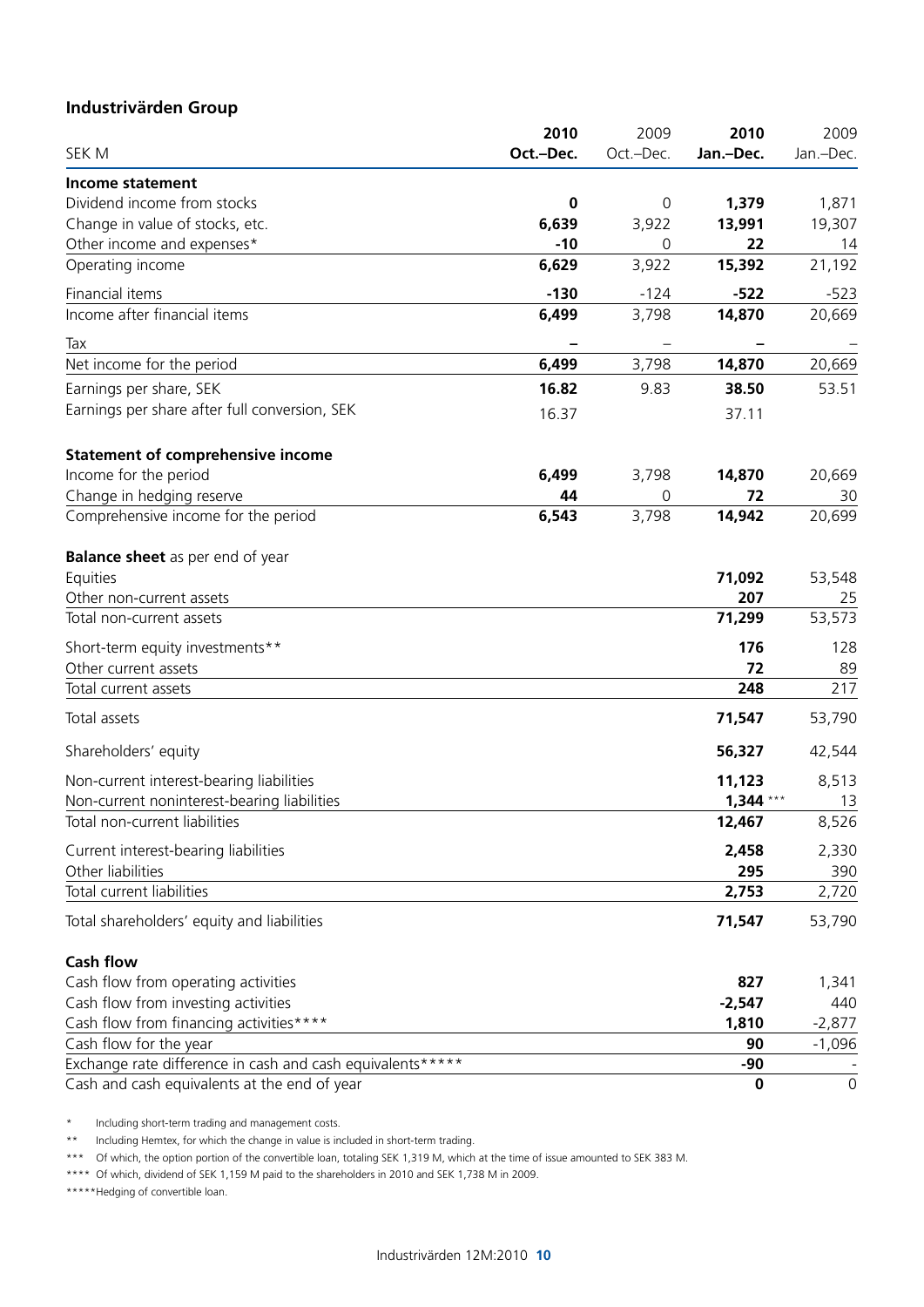|                                                      | 2010       | 2009      |
|------------------------------------------------------|------------|-----------|
| SEK M                                                | Jan.-Dec.  | Jan.-Dec. |
| Changes in shareholders' equity                      |            |           |
| Opening shareholders' equity as per balance sheet    | 42,544     | 23,583    |
| Comprehensive income for the period                  | 14,942     | 20,699    |
| Dividend                                             | $-1,159$   | $-1,738$  |
| Closing shareholders' equity as per balance sheet    | 56,327     | 42,544    |
| Key data as per end of year                          |            |           |
| Net asset value per share, SEK                       | 149        | 111       |
| Net asset value per share after full conversion, SEK | 144        |           |
| Share price (Class A), SEK                           | 120        | 88        |
| Share price (Class C), SEK                           | 118        | 82        |
| Number of shares (thousands)*                        | 386,271    | 386,271   |
| Interest-bearing net debt at end of year             |            |           |
| Interest-bearing assets                              | 180        | 77        |
| Non-current interest-bearing liabilities             | $11,123**$ | 8,513     |
| Current interest-bearing liabilities                 | 2,458      | 2,330     |
| Interest-bearing net debt                            | 13,401     | 10,766    |
|                                                      |            |           |

\* Number of shares upon full conversion (thousands), 430,539.

\*\* Of which, convertible loan SEK 4,155 M.

### **Industrivärden – Parent Company**

|                                                                          | 2010      | 2009      |
|--------------------------------------------------------------------------|-----------|-----------|
| SEK M                                                                    | Jan.-Dec. | Jan.-Dec. |
| Income statement                                                         |           |           |
| Operating income*                                                        | 11,614    | 11,373    |
| Income after financial items                                             | 11,141    | 10,901    |
| Income for the year                                                      | 11,141    | 10,901    |
| <b>Statement of comprehensive income</b>                                 |           |           |
| Income for the year                                                      | 11,141    | 10,901    |
| Change in hedging reserve                                                | 171       | 30        |
| Comprehensive income for the year                                        | 11,312    | 10,931    |
| <b>Balance sheet</b> as per end of year                                  |           |           |
| Non-current assets**                                                     | 52,022    | 44,078    |
| Current assets                                                           | 972       | 223       |
| Total assets                                                             | 52,994    | 44,301    |
| Shareholders' equity**                                                   | 43,919    | 33,766    |
| Non-current liabilities                                                  | 6,367     | 7,513     |
| Current liabilities                                                      | 2,708     | 3,022     |
| Total shareholders' equity and liabilities                               | 52,994    | 44,301    |
| * Effect of changed accounting policies regarding associated companies.  |           | 1,931     |
| ** Effect of changed accounting policies regarding associated companies. |           | 4,784     |